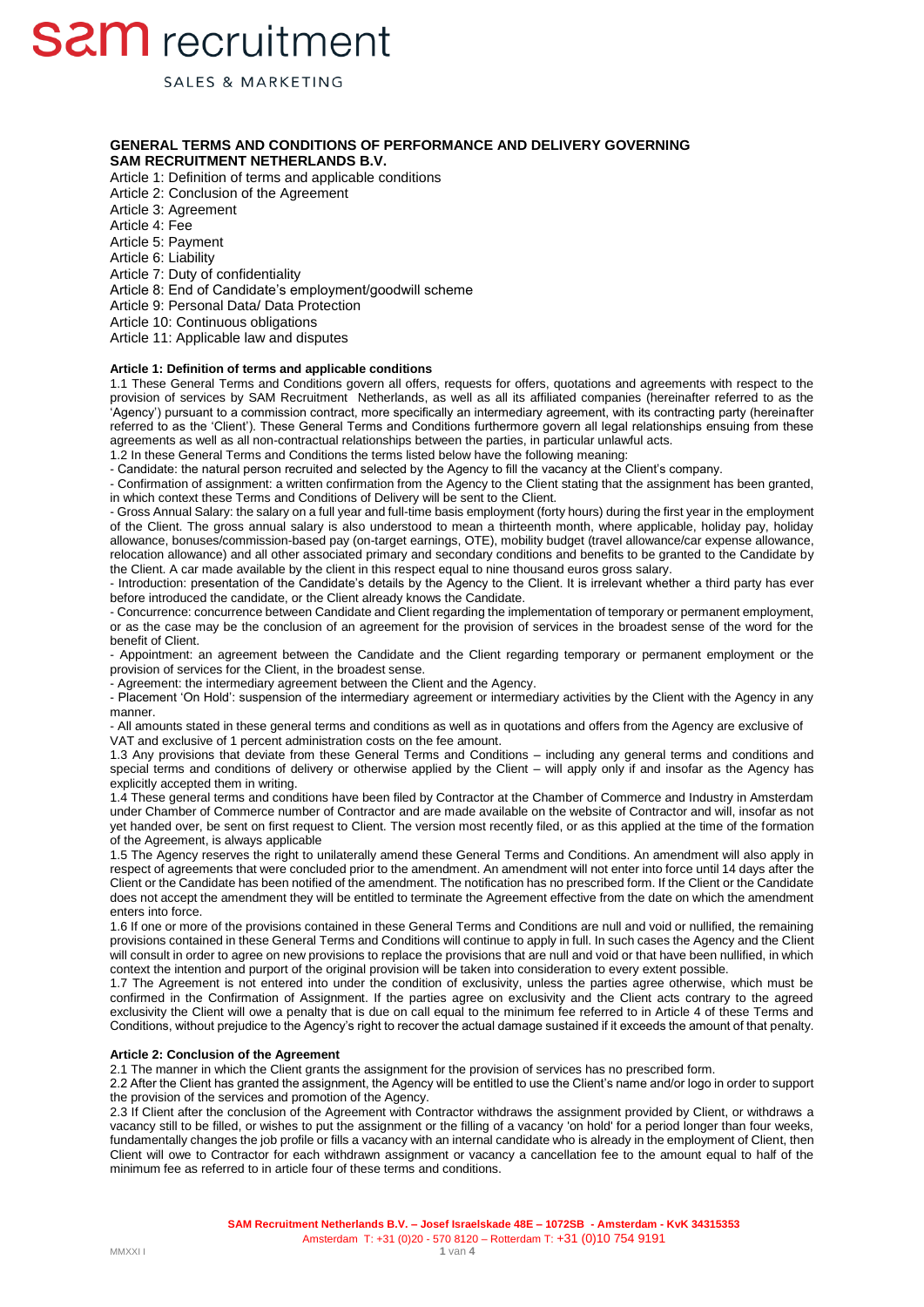SALES & MARKETING

#### **Article 3: Agreement**

3.1 If, between Client, as well as any companies affiliated to it in any manner whatsoever, and the Candidate proposed by Contractor, Concurrence exists within one year after the first Introduction, the Client will be obliged to provide notification in writing to Contractor regarding this within five working days from the coming into effect of the Concurrence, enclosing the terms and conditions of the agreement. If Client does not fulfil this obligation, any right to the goodwill gesture arrangement, as described in article eight of these general terms and conditions of supply, will lapse. It is not of relevance to the question of whether Concurrence exists if the conclusion of a (employment) contract between Client and the Candidate includes a provision regarding the proper completion of a probationary period, or that the proposed Candidate fills a different vacancy than the one for which he or she was introduced to Client.

3.2 There is also Concurrence if a vacancy is still cancelled after Concurrence is reached.

3.3 If Client does not inform Contractor in writing within five working days from reaching Concurrence about the implementation of the Concurrence, then Client will owe to Contractor an immediately due and payable financial penalty of the amount of € 10,000 without prejudice to the right of Contractor to invoice Client a fee in conformity with article four, or as the case may be article 3.4. 3.4 If the Client fails to send salary details, within five working days after being requested to do so in writing, in respect of the employment contract and the gross annual salary, including all fringe benefits, with regard to the relevant Candidate so that the Agency has an opportunity to charge the Client the fee that the Client owes in accordance with Article 4 of these General Terms and Conditions of Delivery, because of that lack of information the Client will owe the Agency a fixed fee in the amount of EUR 35,000.

3.5 Up to a year after the end of the agreement between the Client and the Agency, the Client is not permitted to offer an employment agreement to the Agency's employees in every form whatsoever without the explicit written consent of the Agency. Employees means employees that are currently employed at the Agency or were employed at the Agency less than twelve months before. If this prohibition and/or that which is determined in this article is violated the Client will owe a penalty payable on demand in the amount of EUR 50,000 for each violation, without prejudice to the Agency's right to recover the damage actually sustained and regardless of the Agency's right to claim that which is determined in this article.

#### **Article 4: Fee**

4.1 At the time of Concurrence between Client and a Candidate Client will owe to Contractor a fee over the Gross Annual Salary of the Candidate concerned, in conformity with the rates as described in article 4.2, in which a minimum fee applies of the amount of €15,000.

| 4.2 | <b>Gross Annual Salary</b>                 | Fee     |
|-----|--------------------------------------------|---------|
|     | Up to € 55,000                             | €15.000 |
|     | from $\epsilon$ 55,000 - $\epsilon$ 75,000 | 27.5%   |
|     | from $\in$ 75,000 - $\in$ 100,000          | 30%     |
|     | from $\epsilon$ 100,000 (executive search) | 35%     |

#### **Article 5: Payment**

5.1 The fee as recorded in article 4 of these terms and conditions, will be charged by Contractor to Client with as invoice date the time of Concurrence between Client and a Candidate.

5.2 When an Appointment has been filled, the Client will owe the fee referred to in Article 4 of these General Terms and Conditions of Delivery. If prior to an agreement the Client has given notice in writing that it wishes to work with a purchase order, the Client will undertake to provide the Agency with a purchase order within 14 days of the date on which the Client and the Candidate have reached agreement. If the Client fails to provide the purchase order within that term the Agency will be free to charge the fee without a cover purchase order.

5.3 Invoices must be paid within 14 calendar days of the invoice date. If that payment term is exceeded the Client will be in default by operation of law and will owe default interest at the statutory commercial interest rate that applies at that time pursuant to Book 6, Section 119a of the Dutch Civil Code (*Burgerlijk Wetboek*). The Client is not entitled to any set-off or suspension.

5.4 The parties may make divergent payment agreements, in the sense that the Client will owe a Shortlist Fee or Retainer Fee in the context of the assignment it grants. Such payment agreements will be confirmed in the Confirmation of Assignment and a divergent payment term can or will apply in that respect.

5.5 If the Client does not protest against the content of the invoice in writing within five calendar days after having been sent the Client will be deemed to have accepted the invoice and its contents.

5.6 Payment may be made only in legal tender in cash or by giro-based transfer to the Agency's bank or postal giro account listed in the invoice.

5.7 If the payment term referred to in Article 5.2 and/or confirmed in the Confirmation of Assignment is exceeded the Client will not be entitled to invoke the goodwill scheme described in Article 8 of this Agreement. Also, in the case of exceeding the payment term all other outstanding invoices immediately due and payable. If the standard Fee, Payment and/or Goodwill Scheme as described in respect to article 4,5 and 8, the Client is the client only entitled to half of the standard Goodwill Scheme.

5.8 If the Client fails to make payment promptly and in full the Client will be obliged to reimburse the Agency for any and all judicial and extrajudicial costs related to collecting the claim, in which context extrajudicial costs will be equal to at least 15% of the amount overdue.

5.9 Payments made by the Client will always be applied first in respect of any and all interest and costs payable, and subsequently in respect of the invoices that have been outstanding the longest, even if when making payment the Client explicitly states that the payment relates to a later invoice.

#### **Article 6: Liability**

6.1 Contractor will never be liable for damage which is or will be caused by a Candidate. Client must personally check if the Candidate is suitable for the position, has the required experience and has the possibly required (work) permits, Declarations of Independent Contractor Status and/or other requested documents in his or her possession. Contractor will never be party in the agreement between Client and a Candidate.

6.2 The Agency is not liable for any damage, loss or delay ensuing from an attributable breach, wrongful act or on any other ground unless there has been an intentional act or omission or wilful recklessness on the part of the Agency. The Agency also is not liable for any damage, loss or delay caused by the Candidate.

6.3 Losses due to delays, consequential damage, loss of profit and loss of income also are not eligible for reimbursement.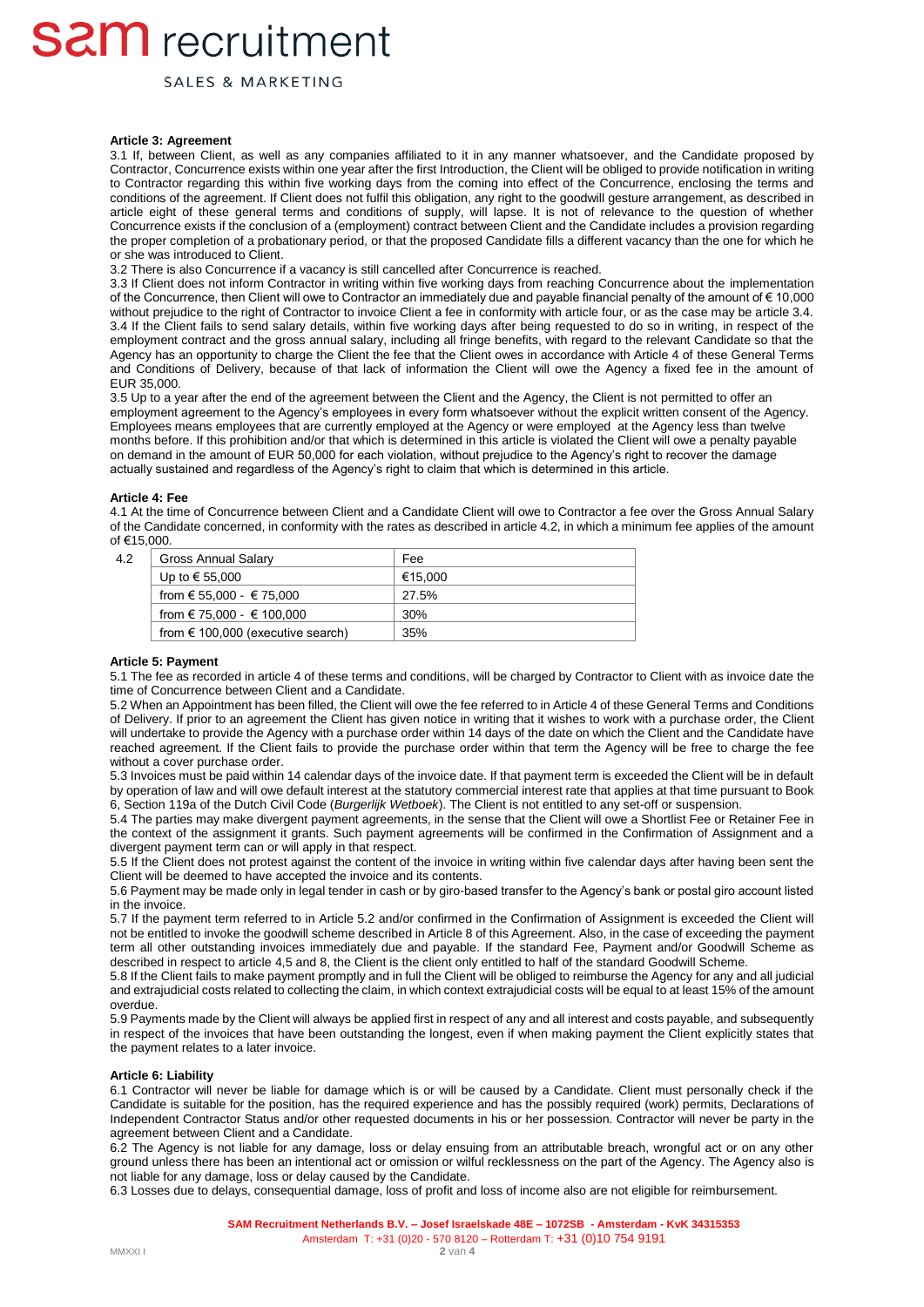SALES & MARKETING

6.4 In the event that in spite of the provisions contained in Articles 6.1 to 6.3 above the Client believes that it has a well-founded ground to hold the Agency liable, the Client must immediately notify the Agency of that alleged claim in writing, supported by documents and properly substantiated, on penalty of its rights lapsing. Without prejudice to the provisions contained in Book 6, Section 89 of the Dutch Civil Code, the right to compensation from the Agency will in any event lapse one year after the incident from which the damage ensued and for which the Agency is allegedly liable.

6.5 Without prejudice to the provisions contained in Articles 6.1 to 6.3 above, any liability on the part of the Agency will be limited to the amount paid out on the basis of its professional/business liability insurance policy in respect of the relevant case plus the amount of the excess that pursuant to the policy conditions is not for the insurers' account. Information regarding the professional/business liability insurance policy/policies taken out by the Agency and the related coverage will be provided upon request.

6.6 If for any reason whatsoever the insurer referred to in Article 6.5 does not pay any benefits, any liability on the part of the Agency will be limited to the amounts paid to the Agency in the relevant calendar year for the work that it has performed, subject to a maximum of EUR 10,000.

#### **Article 7: Duty of confidentiality**

7.1 The Client has a duty of confidentiality in respect of the information regarding the Candidates. Any and all information (in the broadest sense of the word) regarding Candidates is strictly confidential. If the Agency sustains damage in any manner whatsoever as a result of the Client violating its duty of confidentiality, the Client will owe a penalty payable on demand in the amount of EUR 25,000 for each violation, without prejudice to the Agency's right to recover the damage actually sustained if it exceeds the amount of that penalty.

7.2 In the event that the Client communicates confidential information regarding a Candidate to a third party and that results in an employment contract or other agreement between that third party and the Candidate, the Client will owe a fee equal to 35% of the gross annual salary of the Candidate during his or her first year of service at his new employer, inclusive of all fringe benefits.

#### **Article 8: End of Candidate's employment/goodwill scheme**

8.1 If an employment contract with a Candidate ends within eight weeks of commencement, because the Candidate himself stops or the Client cancels or has dissolved the agreement with the Candidate during this period, with the reason that the Candidate does not function properly, which must be substantiated by the Client with relevant documents, the Agency will repay 50% of the already received fee to the Client under the goodwill Scheme within 30 days upon termination in the first four weeks, after receipt of all relevant documents and approval by the Agencies management. If the employment contract ends in the last 4 weeks, the Agency will repay a part of the fee already received, corresponding to 12.5% of the fee charged by the Agency, for each calendar week that the Candidate has not been employed during the period of eight. weeks after the start of the employment of the Candidate. This goodwill scheme does not apply if the failure of the Candidate to function properly or the reason for stopping the Candidate is attributable to the Client.

8.2 The Client must notify the Agency in writing in respect of the provisions contained in Article 8.1 within five calendar days as from the date of the termination or submission of the request for dissolution of the Candidate's employment contract to the Cantonal Division of the District Court, or the date on which a termination agreement is signed by mutual consent, stating the cause of the Candidate's stopping or the Candidate's unsatisfactory performance.

8.3 After the term referred to in Article 8.2 has expired the Client's right to invoke the goodwill scheme referred to in Article 8.1 will lapse. The Client will bear burden of proof in respect of the Agency's being informed in writing within the term stipulated.

8.4 If the situation referred to in Article 8.1 arises, this will not entitle the Client to suspend any payment obligation under the Agreement, nor will the Client be entitled to set off any amount.

#### **Article 9: Personal data / Data protection**

9.1 For the purpose of this article, the capitalized terms shall have the meaning set out in applicable data protection legislation, in particular the General Data Protection Regulation ("**GDPR**").

9.2 The Agency Processes Personal Data of Candidates in the manner as set out in the Agency's privacy statement. As the Agency may share such Personal Data with the Client in the performance of services, the parties agree that the Client shall comply with the relevant data protection legislation, in particular the GDPR, and the conditions as set forth in this Clause 9.

9.3 The Client acknowledges that, upon receival of Personal Data, the Client becomes (joint) Data Controller of that Personal Data, as the Client shall, from that point on, (jointly) determine the purpose and means of Processing that Personal Data.

9.4 The Client ensures that the persons authorized by the Client to Process the Personal Data have committed themselves to confidentiality.

9.5 The Client shall arrange for all appropriate technical and organizational measures, to the extent such measures may be reasonably expected of the Client, to protect the Personal Data from loss, loss of integrity or from any form of unlawful Processing; and shall ensure that these measures meet all requirements under the data protection legislation, including but not limited Clause 32 of the GDPR.

9.6 In case the Client engages sub-contractors in the performance of the Agreement, the Client shall impose the data protection obligations as set forth in this Clause 9 on those sub-contractors. A list of the Client sub-contractors can be obtained by the Agency, at its request.

9.7 The Client shall provide all reasonable assistance to the Agency in order for the Agency to fulfil its obligations to respond to requests by Data Subjects exercising their rights under applicable data protection legislation.

9.8 The Client shall provide all reasonable assistance to the Agency in order for the Client to comply with its obligations pursuant to Clause 32 through 36 of the GDPR, taking into account the nature of the Processing and the information available to the Client. 9.9 In case the Client discovers a security breach that may adversely affect the protection of Personal Data received by the Client from the Agency and Processed by the Client, the Client will notify the Agency, to the extent permitted by law, as soon as reasonably possible. The parties will cooperate with each other on the investigation of the Personal Data Breach. *I*n case of a Personal Data Breach within its organization*, t*he Client shall *-*to the extent necessary*-* be responsible for notifying the relevant authorities and the Data Subjects concerned*.*

9.10 The Client shall make available to the Agency all information necessary, to the extent this is possible and reasonable, to demonstrate compliance with the conditions laid down in this Clause 9. The Client shall cooperate, to the extent this is possible and reasonable, with any audits conducted by the Agency or another auditor mandated by the Agency.